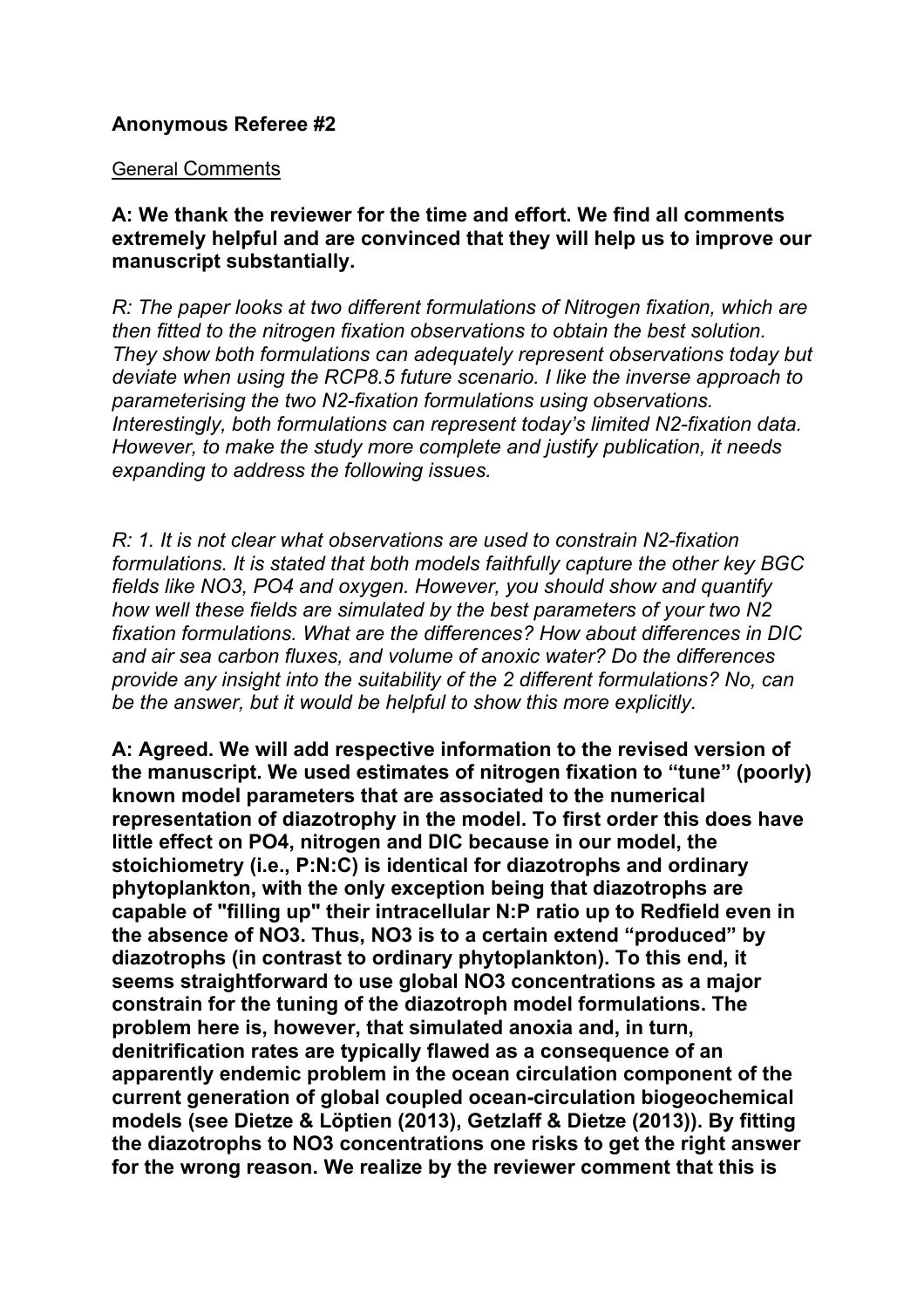## **complex and will need a thorough discussion in the revised version of the manuscript.**

*2. Typically in applying an inverse approach one considers other observations that were not used to constrain the model to assess the solutions. Here the future projected response is used, but you should consider other potential sources of information. A couple of ideas are: 1) does/would N15 differ between the two models?; 2) do any of the other BGC fields, like the ones listed in 1, differ significantly in the two formulations?; 3) does the ocean carbon uptake differ?; 4) does the response to ocean variability differ (e.g. ocean variability from atmospheric forcing of the last 5 decades)?;What I'm looking for is some guidance on whether other features of the two N2 simulations could provide useful insight to access their suitability and direct where to target future observations. Looking at natural variability in the ocean is one way to provide insight into how the two formulations respond in a way that could be assessed against our current understanding and observations. You should add this to the paper. I would also say that relying on more N2 fixation data would not enable one to choose the most suitable N2 formulation now since the simulated N2 fixation fields look similar.At what point in the future do the differences become significant? Is it the pattern ort he total amount of N2 fixation that is most helpful in differentiating between the two formulations?*

### A; **All these suggestions are very constructive. They make sense to us and are pretty straightforward to address. We will add a respective discussion and analysis to the revised version of the manuscript.**

*R: 3. In the simulated future projection, the study only shows the global N2 fixation response of the two formulations, but do other BGC fields show significant differences too? How does the spatial distribution of N2 fixation change? Does an increase in N2 fixation significantly change ocean carbon uptake, equatorial net primary production, volume of anoxic water? Both the change in the amount and distribution of N2 fixation can impact the other BGC fields and fluxes in important ways - does this occur? I'm looking for reasons for why I should care about the future N2 fixation response? I assume the projected differences in the N2 fixation have impacts on the ocean BGC behaviour - it would be great if you showed it.*

**A: One may indeed argue that, ultimately, the macronutrient PO4 (rather than the macronutrients NO3 and ammonium) is controlling the autotrophic growth - or at least that is how the majority of state-of-theart models used in coupled ocean-circulation biogeochemical model configurations are constructed. In a nutshell, most models have the following pattern engrained: in the presence of PO4 (and light, iron ...), diazotrophs grow if there is no or only little NO3 - otherwise ordinary phytoplankton outcompetes the diazotrophs. Thus, one might indeed argue that P-based models are sufficient to address most**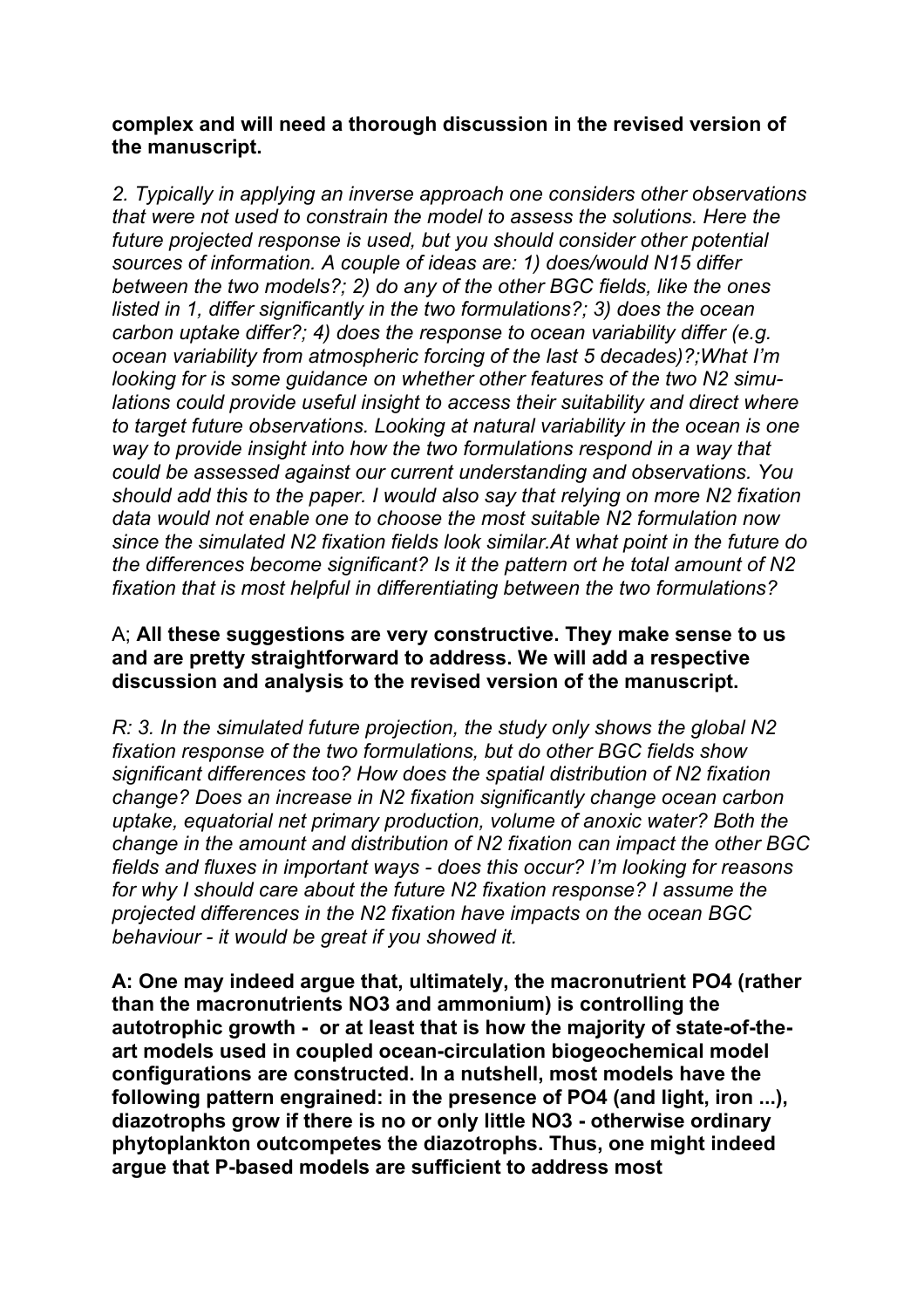**biogeochemical questions on a global scale: if there is PO4 (and light, iron ...) then autotrophic growth takes place, oxygen and organic matter are produced, organic matter is exported to depth where it's remineralization consumes oxygen etc. Among the reasons to consider NO3 nevertheless are: (1) academic curiosity over the question if the oceanic N-inventory is in balance (and if so on which timescales), brought up by Gruber and Sarmiento 1997, (2) the nitrogen cycle (including all sources and sinks) needs to be comprehensively understood if oceanic sources of the powerful greenhouse gas nitrous oxide are to be quantified, (3) management efforts to limit eutrophication in coastal region need to consider both, N and P, (4) blooms of nitrogen fixing cyanobacteria can be toxic which is an issue in some coastal areas where it can harm assets like tourism and fisheries, (4) a comprehensive understanding of diazotrophy is essential for nonconstant Redfield ratio modelling which, in-turn, may well prove to be essential to reliable projections of biotic carbon uptake in a warming ocean (roughly speaking because the responses of C:P ratios in a warming world may differ between diazotrophs and ordinary phytoplankton).**

**However, we agree with the reviewer that we did not make our motivation entirely clear and also the manuscript would strongly benefit from an additional motivation. Following the reviewers, advice we started additional analysis. In accordance with our argumentation above we found that the respective projections are robust for many metrics. But there are exceptions. Among them a profound impact of the considered paradigms on the projected suboxic volume. We will include these new results into the revised version of the manuscript and thank the reviewer for the good suggestion.**

#### *A few detail comments*

*R: line 15, nitrogen is also abundant in the ocean too*  **A: True. We will clarify this.**

*R: line 19, not in the air but dissolvedin the ocean*  **A: Agreed. We will change that.** 

*R: line 22, what input? state it is the added Bioavailable nitrogen*  **A: We will clarify this.**

*R: line 31, not clear what is vicious cycles is - expand*  **A: We will add a brief explanation.**